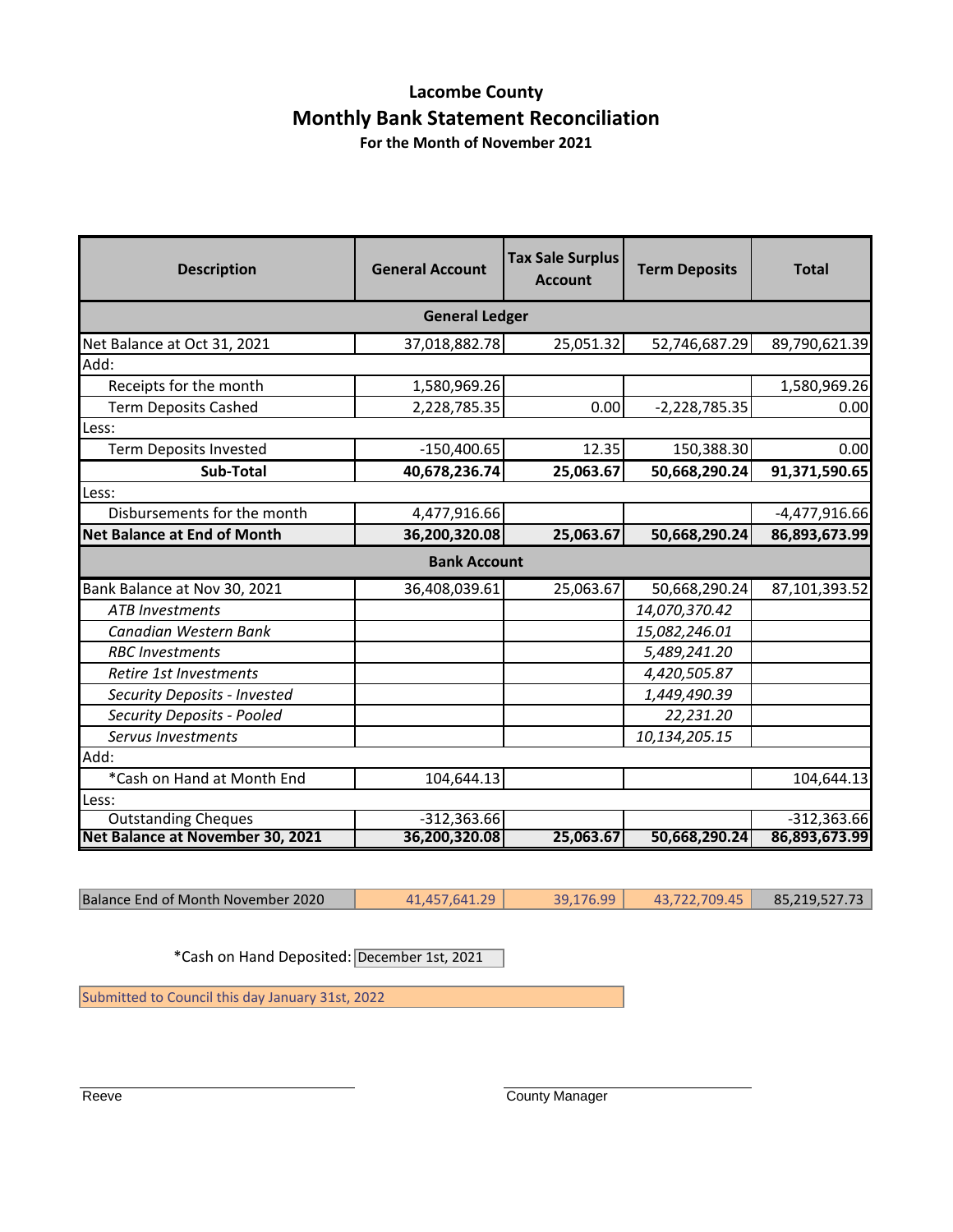# **Lacombe County Receipts**

### **For the Month of November 2021**

| <b>Receipt Type</b>                         | <b>Sub-Total</b> | <b>Total Amount</b> |
|---------------------------------------------|------------------|---------------------|
| <b>Cash Register Receipts</b>               |                  | 663,306.03          |
| <b>Electronic Receipts</b>                  |                  | 408,567.28          |
| <b>Tax TIPPS Receipts</b>                   |                  | 184,098.89          |
| <b>Utility DEFT Receipts</b>                |                  | 13,841.31           |
| <b>Total Investment Interest Receipts:</b>  |                  | 163,112.45          |
| <b>General Account Interest</b>             | 17,711.80        |                     |
| Servus GIC Investments - Interest Earned    | 64,605.51        |                     |
| Servus GIC Investments - Interest Compound  | 66,309.27        |                     |
| Security Deposits - Interest Compound       | 228.14           |                     |
| Security Deposit - Interest Earned          | 69.24            |                     |
| Security Deposit Pooled - Interest Compound | 10.88            |                     |
| ATB GIC Investments - Interest Compound     | 7,527.77         |                     |
| <b>CWB Investments - Interest Compound</b>  | 6,637.49         |                     |
| Tax Sales Surplus Interest                  | 12.35            |                     |
| <b>Total Miscellaneous Receipts:</b>        |                  | 148,043.30          |
| Alberta Government - FCSS Grant             | 25,304.00        |                     |
| Alberta Government - Justice Fines          | 3,272.00         |                     |
| <b>ATCO Franchise Fees</b>                  | 1,591.68         |                     |
| Canadian Government - GST Refund September  | 117,875.62       |                     |
| <b>Total Receipts</b>                       |                  | 1,580,969.26        |

| <b>Cash on Hand</b>                     |            |
|-----------------------------------------|------------|
| Cash and Cheque Deposit                 | 48,374.44  |
| Interac Deposit and Credit Card Payment | 1,403.78   |
| EFT-Deposit                             | 54,865.91  |
| <b>Total Cash on Hand</b>               | 104,644.13 |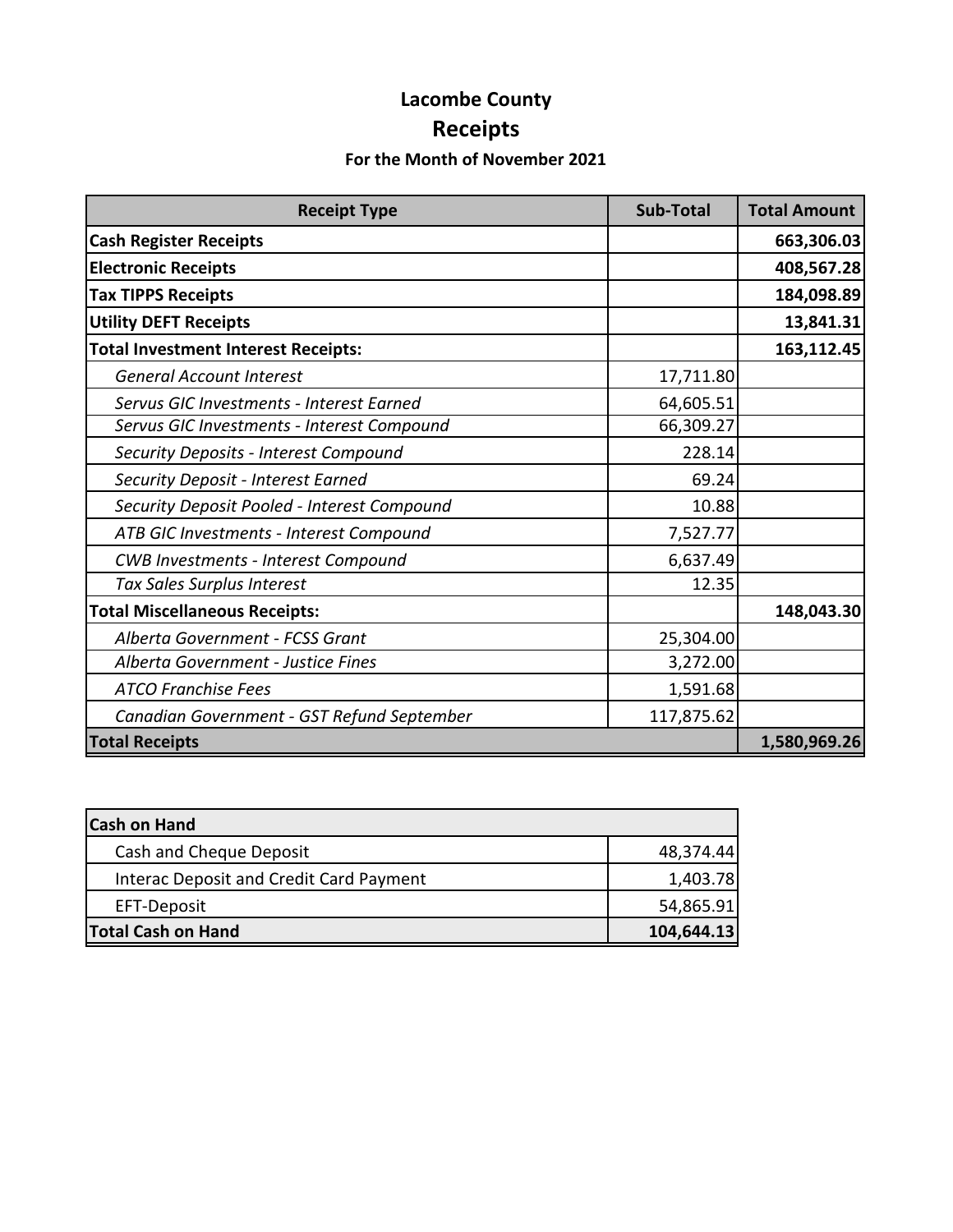### **Lacombe County Disbursements**

#### **For the Month of November 2021**

| <b>Disbursement Type</b>                      | Sub-Total    | <b>Total Amount</b> |
|-----------------------------------------------|--------------|---------------------|
| <b>Total Cheques Issued:</b>                  |              | 4,258,598.39        |
| Payroll Cheques Issued                        | 689,538.22   |                     |
| <b>Payroll Cheques Cancelled</b>              | 0.00         |                     |
| <b>General Cheques Issued</b>                 | 3,569,254.42 |                     |
| <b>General Cheques Cancelled</b>              | 194.25       |                     |
| <b>Total Miscellaneous Disbursments:</b>      |              | 219,318.27          |
| <b>Bank Charge Electronic Payment Service</b> | 130.60       |                     |
| Canada Post                                   | 3,138.28     |                     |
| <b>Health Spending</b>                        | 3,869.31     |                     |
| <b>Interac Fees</b>                           | 5.42         |                     |
| <b>Interac Machine Rental</b>                 | 36.75        |                     |
| <b>LAPP Payment November</b>                  | 131,045.19   |                     |
| <b>NSF TIPPS Payment</b>                      | 299.84       |                     |
| <b>US Bank</b>                                | 10,577.78    |                     |
| <b>Victor Premium</b>                         | 70,215.10    |                     |
| <b>Total Disbursements</b>                    |              | 4,477,916.66        |

| <b>Outstanding Cheques</b> | 312,363.66 |
|----------------------------|------------|
| <b>Outstanding Payroll</b> | 0.00       |
| <b>Total O/S Cheques</b>   | 312,363.66 |